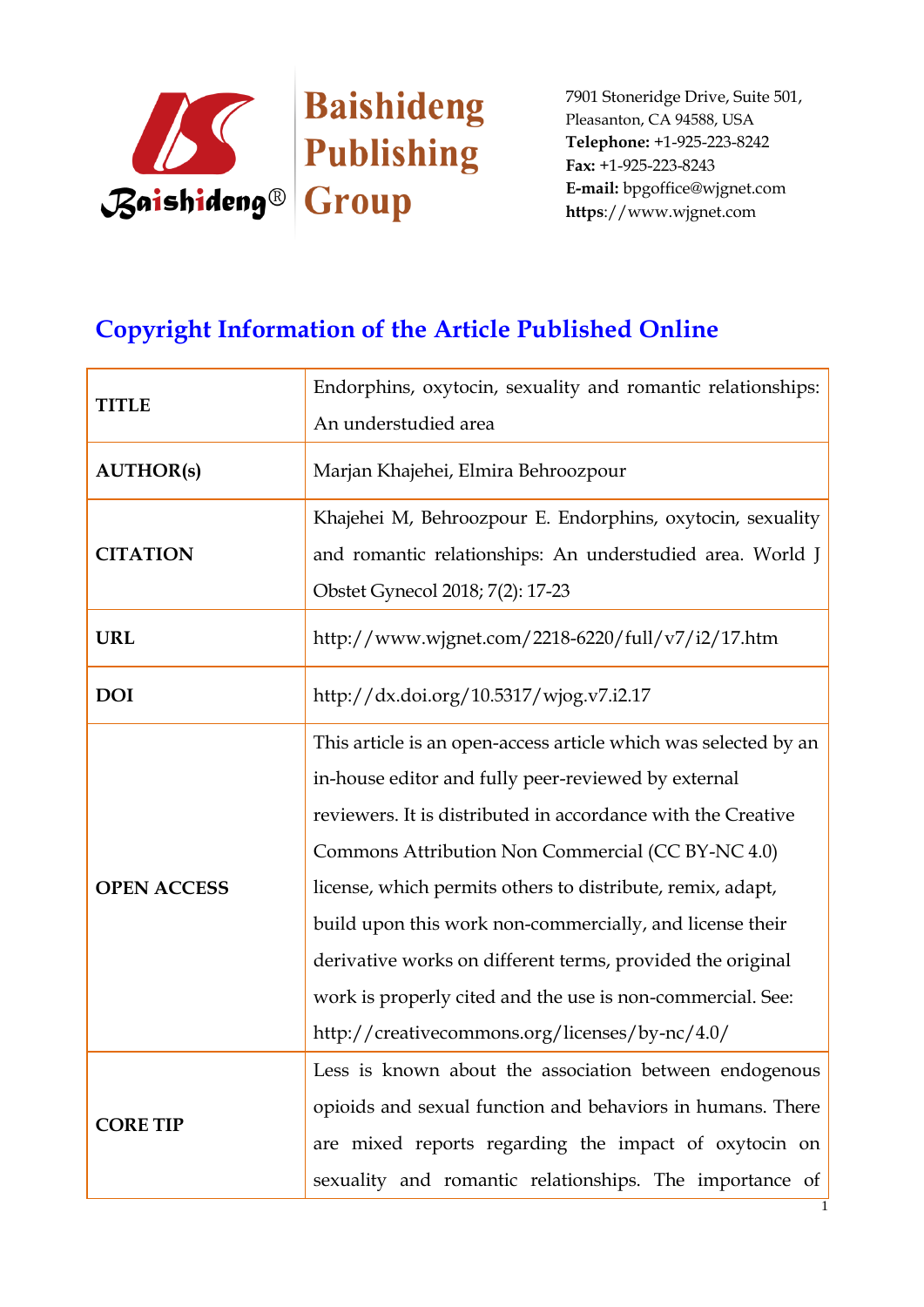

|                        | physiological changes during sexual activity and how they     |
|------------------------|---------------------------------------------------------------|
|                        | can affect human relationships and the gaps in the literature |
|                        | highlight the need for high-quality research to extend our    |
|                        | understanding of the hormonal physiology of sexual function   |
|                        | and the role of endorphins and oxytocin in human sexuality.   |
| <b>KEY WORDS</b>       | Romantic relationship; Sexual behaviour; Sexual function;     |
|                        | Endorphins; Oxytocin; Sexuality                               |
| <b>COPYRIGHT</b>       | © The Author(s) 2018. Published by Baishideng Publishing      |
|                        | Group Inc. All rights reserved.                               |
| <b>NAME OF JOURNAL</b> | World Journal of Obstetrics and Gynecology                    |
| <b>ISSN</b>            |                                                               |
|                        | 2218-6220                                                     |
| <b>PUBLISHER</b>       | Baishideng Publishing Group Inc, 7901 Stoneridge Drive,       |
|                        | Suite 501, Pleasanton, CA 94588, USA                          |
| <b>WEBSITE</b>         | Http://www.wjgnet.com                                         |
|                        |                                                               |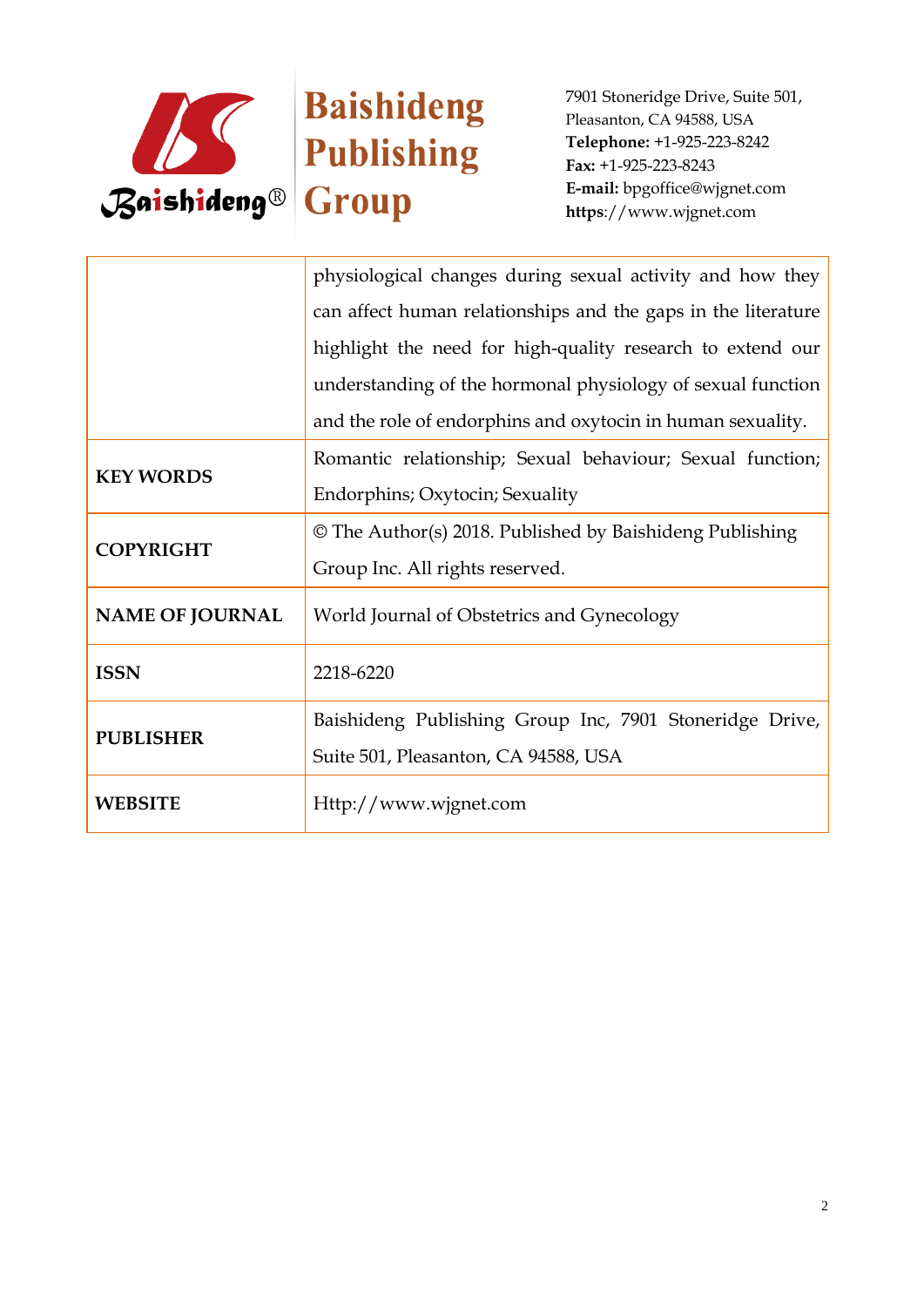

**EDITORIAL**

# **Endorphins, oxytocin, sexuality and romantic relationships: An understudied area**

Marjan Khajehei, Elmira Behroozpour

Marjan Khajehei, Department of Women's and Newborn Health, Westmead Hospital, Westmead 2145, Australia Marjan Khajehei, School of Women's and Children's Health, University of New South Wales, Sydney 2000, Australia Elmira Behroozpour, Department of Microbiology, Azad University of Saveh, Saveh 367546, Iran Author contributions: Khajehei M and Behroozpor E contributed to literature search, summarising the findings, preparing the manuscript draft and approving the final draft. Correspondence to: Marjan Khajehei, BSc, MSc, PhD, Research Fellow, Senior Lecturer, Department of Women's and Newborn Health, Westmead Hospital, Westmead, Room 3046, Westmead 2145, Australia. marjan.khajehei@health.nsw.gov.au Telephone: +61-2-88903706 Fax: +61-2-98458664 Received: June 22, 2018 Revised: September 10, 2018 Accepted: October 12, 2018

Published online: October 22, 2018

# **Abstract**

Endorphins are the body's natural opioids that are created and released by the central nervous system, hypothalamus and pituitary gland. Endorphins have a reputation for pain reduction, enhancing excitement or satisfaction, boosting confidence, enabling control of emotions and generating feelings of euphoria, and are involved in the natural reward cycle. There is also evidence in the literature suggesting the role of endorphins in sexuality (including sexual function and sexual behaviours), as they may regulate the release of sex hormones, prolactin and growth hormone, which are involved in sexual function and love. Endogenous oxytocin is another intrinsic hormone whose role in inducing labour contractions, the delivery of the baby and stimulating lactation has been well studied. However, the potential impact of endorphins and oxytocin on sexuality and romantic relationships is not well understood. This article reviews the research on endorphins and endogenous oxytocin and how they relate to human sexuality and romantic relationships. Some animal studies report the effect of endorphin and oxytocin on sex hormones and mating behaviours, but these findings have not been supported by research into human behaviour, indicating many gaps in knowledge relating to the association between these hormones and human sexuality.

**Key words:** Romantic relationship; Sexual behaviour; Sexual function; Endorphins; Oxytocin; Sexuality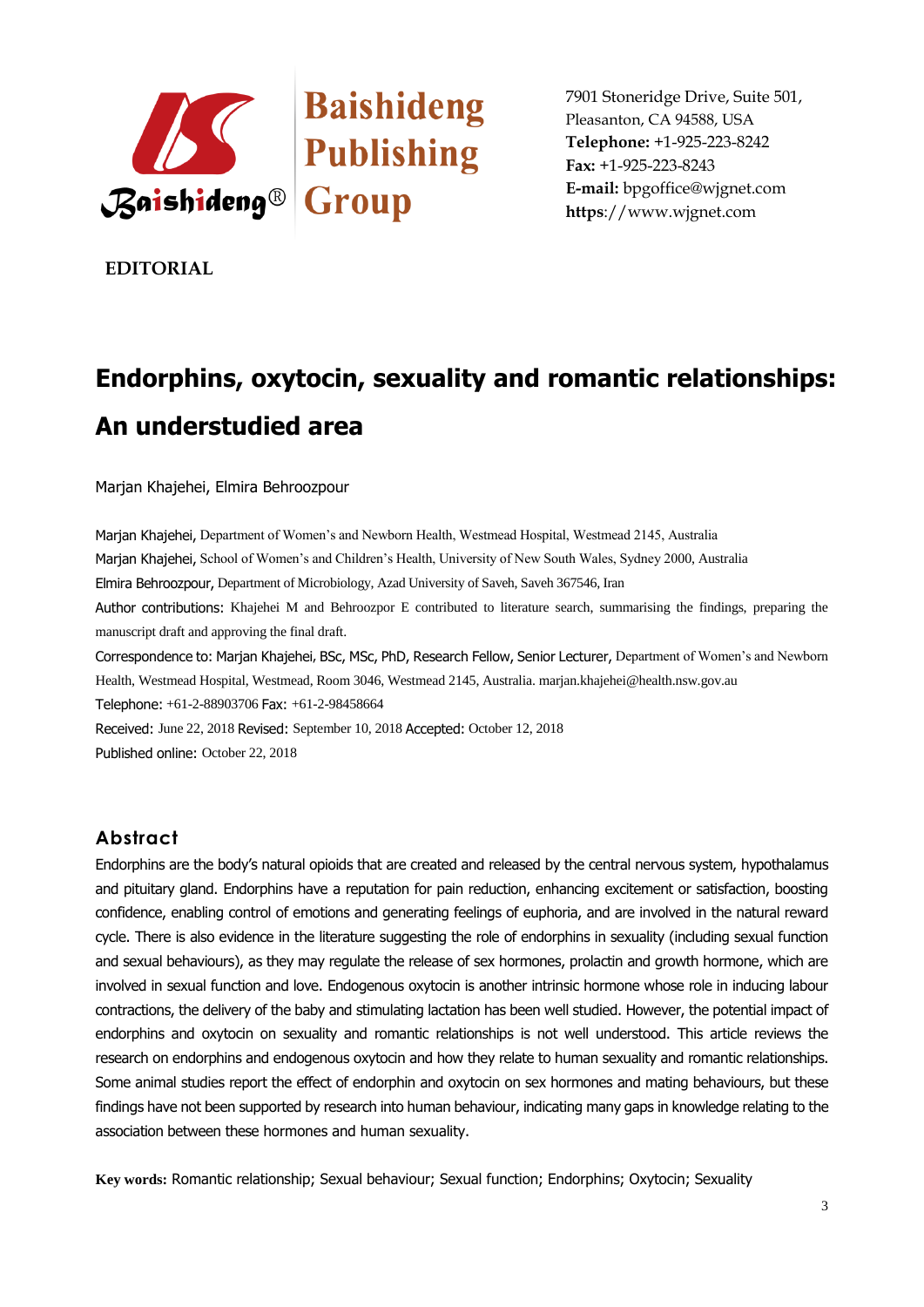

**© The Author(s) 2018.** Published by Baishideng Publishing Group Inc. All rights reserved.

Khajehei M, Behroozpour E. Endorphins, oxytocin, sexuality and romantic relationships: An understudied area. *World J Obstet Gynecol* 2018; 7(2): 17-23 Available from: URL: http://www.wjgnet.com/2218-6220/full/v7/i2/17.htm DOI: http://dx.doi.org/10.5317/wjog.v7.i2.17

**Core tip:** Less is known about the association between endogenous opioids and sexual function and behaviors in humans. There are mixed reports regarding the impact of oxytocin on sexuality and romantic relationships. The importance of physiological changes during sexual activity and how they can affect human relationships and the gaps in the literature highlight the need for high-quality research to extend our understanding of the hormonal physiology of sexual function and the role of endorphins and oxytocin in human sexuality.

#### **INTRODUCTION**

Endorphins are the body's natural opioids, or endogenous opioids, that are created and released by the central nervous system (CNS), hypothalamus and pituitary gland. Endorphins have a reputation for pain reduction, enhancing excitement or satisfaction, boosting confidence, enabling control of emotions and generating feelings of euphoria, and are involved in the natural reward cycle. The release of endorphins in the human body is triggered by a variety of factors, including massage and bodywork<sup>[1]</sup>, exercise<sup>[2]</sup>, active performance of music<sup>[3]</sup>, consumption of certain foods such as dark chocolate<sup>[4]</sup>, environmental factors such as ultraviolet light<sup>[5]</sup>, and childbirth<sup>[6]</sup>. There is also evidence in the literature suggesting the role of endorphins in sexuality. It is suggested that endorphins regulate the release of other hormones, such as sex hormones, prolactin and growth hormone, which are involved in sexual function and love ${}^{[7,8]}.$ 

Endogenous oxytocin is another intrinsic hormone whose receptors were first discovered in 1984 because of their role in inducing labor contractions, the delivery of the baby and stimulating lactation. Endogenous oxytocin is primarily synthesised in the hypothalamus and is then stored in the posterior pituitary gland, from where it is released into the bloodstream<sup>[9]</sup>. The release of endogenous oxytocin can be provoked by a variety of stimuli including sexual and reproductive stimuli (copulation, genital and breast stimulation, birth, olfactory stimuli, and sucking)<sup>[10]</sup> and non-sexual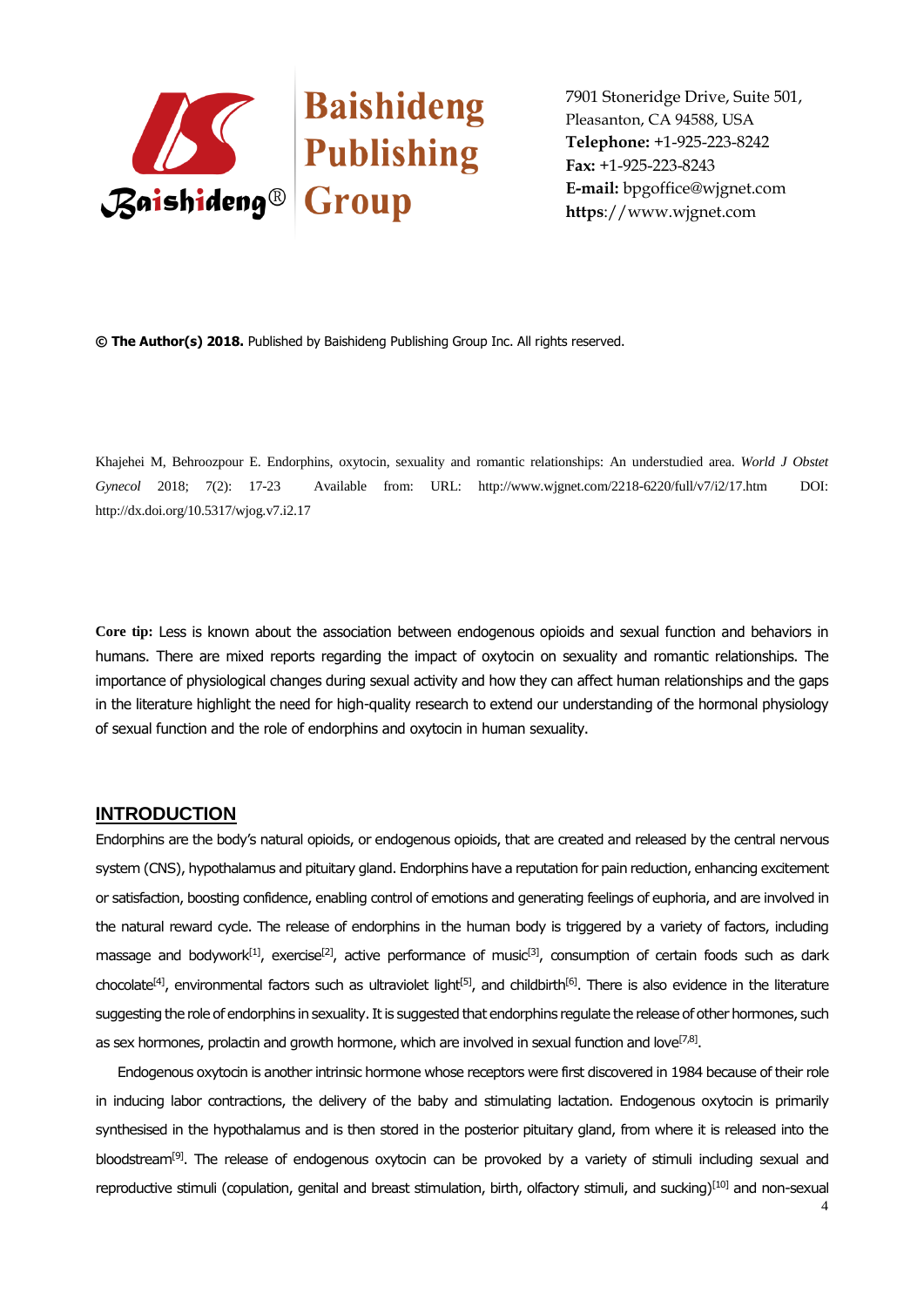

stimuli (*i.e.,* grooming, massage and contact with offspring)<sup>[11]</sup>.

The roles of endorphins and oxytocin are well researched and understood in some areas of health, but their potential impacts on sexuality and romantic relationships are only beginning to be understood. The purpose of this editorial is to review current understanding of endorphins and endogenous oxytocin and how they relate to human sexuality (including sexual function and sexual behaviours, for the purpose of this review).

# **EFFECT OF BETA-ENDORPHIN ON SEXUALITY AND ROMANTIC RELATIONSHIPS**  *Human studies*

The association between beta-endorphin and sexuality and romantic relationships is mutual, with endogenous sex steroids affecting the neurobiology of sexual function by directly influencing receptors at the nuclear and membrane level or by indirectly affecting the neurotransmitters of neuropeptides (endogenous oxytocin and endorphins)<sup>[12]</sup>. For this reason, it has been suggested that endorphins may be involved in the regulation of sexual function in humans.

It has been suggested that a mild increase in the beta-endorphin level creates a sense of wellbeing, and that a greater increase may lead to analgesia and euphoria. A variety of behavioral experiences can activate the release of beta-endorphin. For example, exercise stimulates secretion of corticotropin-releasing hormone, resulting in an increase in ACTH and endorphins that may enhance an individual's sexuality<sup>[13]</sup>. In addition to aerobic exercise, discontinuation of tobacco use and illicit drug use and reduced alcohol consumption improve tissue oxygenation, promote metabolism, reduce body mass index and stimulate endorphin release that may, in turn, boost sexual response $^{[14]}$ .

An increase of endorphin levels during sexual activity in humans is presumed to contribute to attachment and bonding between partners, similar to that of a mother and her newborn<sup>[8]</sup>. However, contradictory reports in the literature question the association between sexuality and endorphin levels. For example, in a small study on 10 healthy women, sexual arousal and orgasm resulted in a sharp increase in cardiovascular parameters and plasma catecholamine concentrations along with an increase in the concentration of plasma prolactin, but no changes were seen in the plasma concentrations of beta-endorphin<sup>[15]</sup>. A similar neuroendocrine response pattern to sexual arousal and orgasm in men was reported in an earlier study by Krüger *et al*<sup>[16]</sup>. Although they showed a transient increase in heart rate and blood pressure as well as noradrenaline and prolactin plasma levels, no changes were seen in the plasma beta-endorphin and other endocrine variables.

Less is known about the association between endogenous opioids and sexual function and behaviors in humans, but it is known that exogenous opiates negatively affect the sexuality of male and female who misuse opiate drugs and contribute to their reduced sexual desire, impaired sexual arousal, decreased genital response, delayed or blocked ejaculation, orgasm dysfunction and infertility<sup>[17]</sup>. Opiate drugs negatively affect sexual function through reducing the levels of sex hormones, and their effect on the endocrine system begins immediately after they are taken<sup>[18]</sup>. Although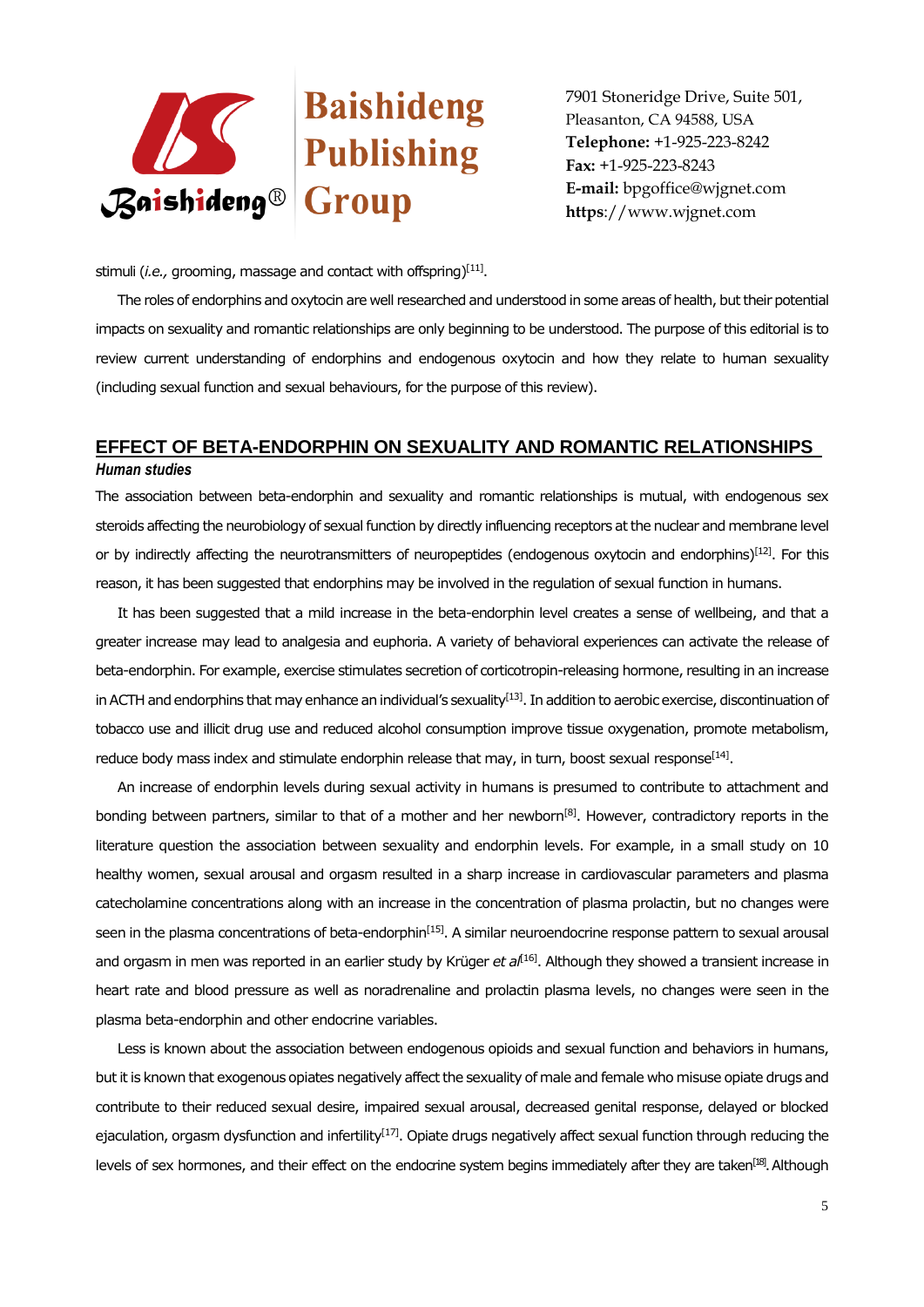

little is known about the exact mechanism of sexual dysfunction in people who are opioid-addicted, and studies in this area are small, the available evidence shows a high prevalence of opioid-induced hypogonadism (up to 90%) in patients who take opiate drugs such as heroin<sup>[19]</sup>, methadone<sup>[20]</sup>, intrathecal opioids<sup>[21]</sup> and systemic (oral or transdermal) opioids<sup>[22,23]</sup>. According to a systematic review and meta-analysis<sup>[24]</sup> of the testosterone levels in men and women while using opiate drugs, regular use suppresses the testosterone level in men regardless of the type of opioid being ingested. Testosterone levels in women are not affected by opiate drugs. This sex difference suggests that opiate drugs may have differential mechanisms for endocrine disruption in men and women, and this should be taken into consideration when treating sexual problems in people who are opiate-dependent $[24]$ . Since there may be different endocrine targets to aim for even in non-opioid-dependent men and women while trying to treat their sexual dysfunction using pharmaceutical drugs, any future drug development for sexual dysfunction needs to consider these differences.

The negative effects of opiate drugs on male sexual function are reversible after opiate withdrawal<sup>[25]</sup> or administration of opiate antagonists<sup>[26]</sup>. The positive effects of opiate antagonists are increased luteinizing hormone (LH) pulsatility, raised serum testosterone levels<sup>[27]</sup>, increased *in vitro* sperm motility after administration of naloxone<sup>[28]</sup>, recurrent spontaneous penile erections, frequent orgasms and more intense sexual arousal and orgasm in healthy adult men who were not addicted to opiates, after administration of naltrexone<sup>[29]</sup>. However, these findings are not supported by animal research, indicating a lack of substantial influence of acute or chronic naloxone administration on different sexual activities of isolated and group-housed male rats<sup>[30]</sup>. Details of other animal research are discussed in the next section.

The limited research in humans, especially in women, has created inconsistent but, in some cases, interesting results. For example, in the study by Goldstein and Hansteen<sup>[31]</sup>, a single male subject was recruited and the researchers prematurely concluded that there is no evidence of the involvement of endorphins in male sexual arousal. Other research by Gillman and Lichtigfeld<sup>[32]</sup> found that administration of a 2 mg dose of naloxone on two separate occasions enhanced orgasm and pleasure in women, while a single 2 mg dose of naloxone inhibited arousal and orgasm for up to 10 min, suggesting that the relationship of naloxone to orgasm is dose-dependent and potentially parabolic. This is consistent with the notion that endogenous opiates, such as beta-endorphin, have both inhibitory and excitatory effects, but the explanation for the dose-response effect remains obscure $^{[7]}$ .

#### *Animal studies*

Findings of animal studies suggest that opioid peptides may have both excitatory and inhibitory effects on sexual performance and behaviours<sup>[7,33]</sup>. When opioid peptides are released in response to stress, they impose their inhibitory effects by acting in the medial preoptic area and the paraventricular nucleus that, in turn, impairs sexual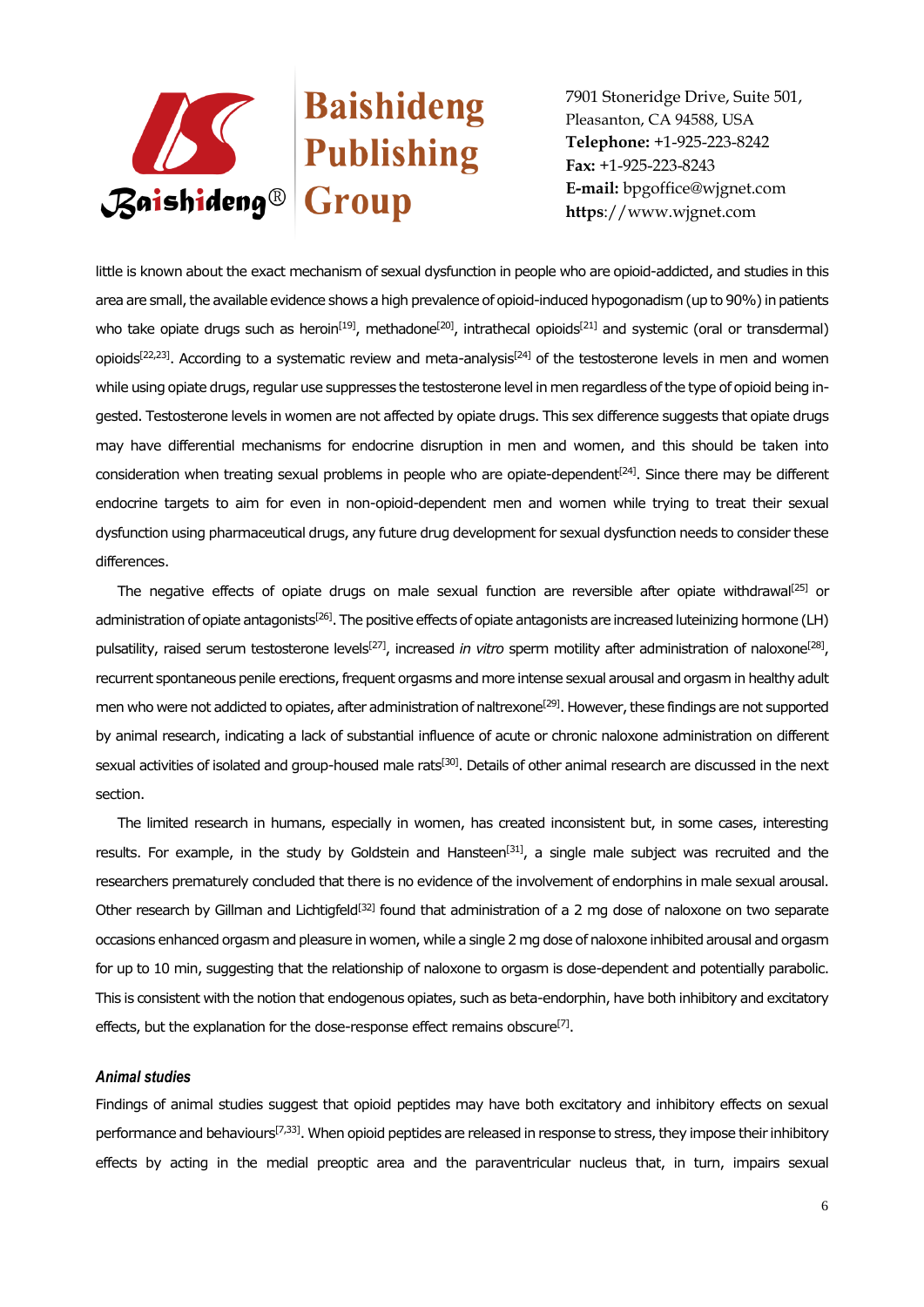

performance<sup>[34]</sup>. According to animal studies, it is suggested that endorphins requlate the release of other hormones, such as sex hormones, prolactin and growth hormone, that are involved in sexual function and attachment<sup>[7,8]</sup>. It has also been suggested that this may be relevant to the low level of sexual desire in people with symptoms of depression<sup>[35]</sup>.

Preliminary studies have investigated the mechanisms of inhibition of sexual behavior by opioids. Myers and Baum<sup>[36]</sup> showed that naloxone, the opiate receptor antagonist, has a facilitatory effect on masculine sexual performance in rats, resulting in the release of gonadotropin releasing hormone (GnRH). A later study<sup>[37]</sup> indicated that infusion of opioid antagonists into the mesencephalic central gray matter increases neuronal GnRH output that in turn enhances the likelihood of lordosis behavior in estrogen-primed female rats. Other studies have shown that acute treatment with opioid antagonists augmented GnRH secretion followed by raised levels of serum LH and testosterone<sup>[38,39]</sup>.

In a study by Csaba *et al*[40], administration of a single dose of endorphin to neonatal rats showed that sexual activity permanently decreased in females after five months and their tendency to refuse the male increased, in addition to male aggression increasing. Female rats showed a permanent increase in the density of uterine estrogen receptors, and male rats showed a decline in the serotonin level in the brain. Although little is known about the interaction of endorphin and other hormones or neurotransmitters in relation to human sexuality, results of the study by Csaba *et al*[40] suggest that there is a role for hormone imprinting at birth and that endorphin treatment influences sexual hormone production, which can affect sexual behaviors in later life.

During labor, the level of endorphin in the mother's blood increases and is dependent on the intensity of pain and the duration of labor<sup>[41]</sup>. Therefore, it is presumed that neonatal endorphin imprinting affects later-life events such as sexual activity and aggression, because of the association between brain serotonin levels and aggressive behaviours<sup>[42]</sup>. However, this hypothesis is based solely on data from rodent models, and its generalizability to other species, including primates (*e.g.*, humans) is currently unclear.

The opioid peptides impose their excitatory effects by acting in the ventral tegmental area, increasing the activity of the mesolimbic dopaminergic system and promoting sexual arousal and motivation. There appears to be no research investigating the role of beta-endorphin in human sexuality, making it impossible to determine whether this is a general effect of all opioid peptides or if it is specific for other peptides such as enkephalin, as reported in the literature $^{[33]}$ .

Research in animal models has found that beta-endorphin affects brain activity and maintains a sense of balance and wellbeing by allowing the animals to perform feeding and drinking activities as well as social grooming $[43]$ . A systematic review of animal studies<sup>[44]</sup> has also suggested that beta-endorphin plays its main role in the appetitive and precopulatory phase of sexual behavior, in preparation for copulatory activities. Further, there is a relationship between beta-endorphin and sex hormones.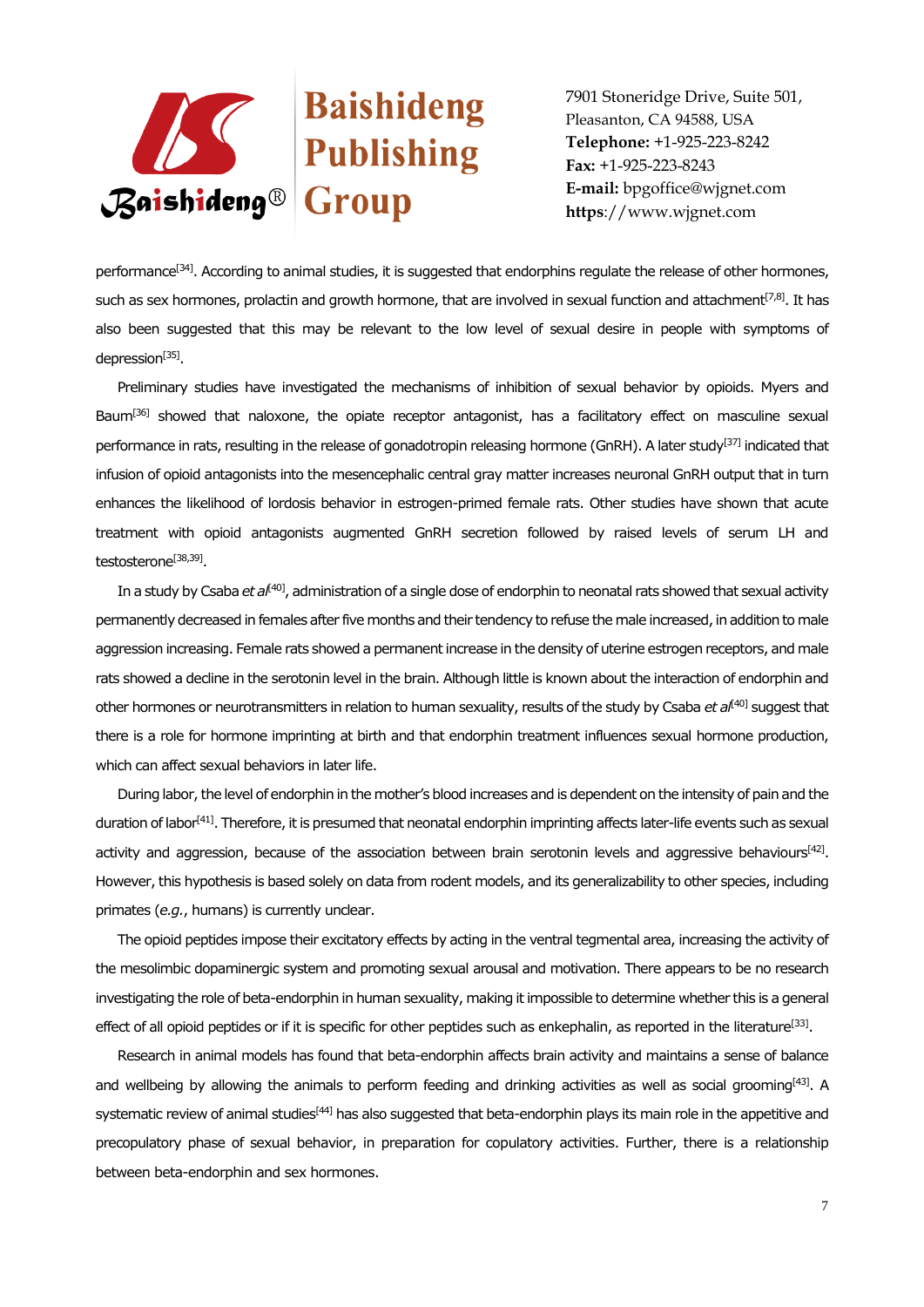

## **EFFECT OF OXYTOCIN ON SEXUALITY AND ROMANTIC RELATIONSHIPS**

#### *Human studies*

Oxytocin is known as the "hormone of love". Endogenous oxytocin arouses feelings of pleasure, peace and security when in the company of a partner<sup>[45]</sup>. The release of endogenous oxytocin from the pituitary gland into the bloodstream is triggered by sexual stimuli such as hugging, touching, and genital and nipple stimulation in both genders, and its plasma level is correlated with the levels of arousal and lubrication, reaching a peak during orgasm<sup>[46]</sup>. The release of endogenous oxytocin decreases fearfulness and works as an anxiolytic agent, diminishing the level of anxiety through inhibiting fear responses in the amygdala, which contains substantial numbers of oxytocin receptors<sup>[47]</sup>. The release of endogenous oxytocin from the brain during intimate touching or sexual activity with a partner has been suggested to have a vital role in sexual monogamy in men and women $^{[48]}$ .

Ecstasy [(3,4-methylenedioxymethamphetamine (MDMA)] is a recreational psychoactive drug and is often called the "love pill". Research has shown that ecstasy stimulates endogenous oxytocin activity *via* activation of serotonin 5-HT1A receptors resulting in an increase in feelings of love, empathy and connection to others<sup>[49]</sup>.

A rise in endogenous oxytocin results in an increase of plasma endorphins, natural pain-killers that can diminish pain in women who suffer dyspareunia, due to anxiety or a lack of trust in their partner during the first stages of their relationship<sup>[50]</sup>. Despite these, research has suggested that endogenous oxytocin may not be high before the commencement of sexual activity and it may not be the main trigger of sexual drive and desire preceding the initiation of sexual activity. According to this, the level of endogenous oxytocin increases after the woman receives appropriate stimulation and starts enjoying the sexual activity<sup>[51]</sup>. This claim is supported by data from self-report studies indicating that some women may enjoy sexual activity and reach orgasm when sexual stimulation and intercourse occur<sup>(52)</sup>, although they may not be the initiator of the sexual activity<sup>[53,54]</sup>.

Higher plasma concentrations of oxytocin have been shown in people who have fallen in love as well as during the transition to parenthood. A magnetic resonance imaging study of 10 women and 7 men (mean age 21.4 years) has shown that brain areas involved in the formation of romantic attachment are rich in oxytocin receptors<sup>[55]</sup>. The same brain regions are activated in new parents with great parental-infant attachment and new lovers in prolonged romantic relationships<sup>[56]</sup>. These reports suggest that parent-child attachments and romantic bonds may share some fundamental mechanisms mediated by the oxytocinergic system, though it is not evident in the literature.

Postpartum loss of sexual desire, arousal and orgasm have been reported across many studies and have been shown to remain as long as one year<sup>[53]</sup> to many years after childbirth<sup>[57]</sup>. Research suggests that changes in sexual function in postpartum women may not be only because of physical changes during the transition to motherhood, but may also be due to psychological and neuroendocrine alterations during and after childbirth. Neuroimaging assessments of seven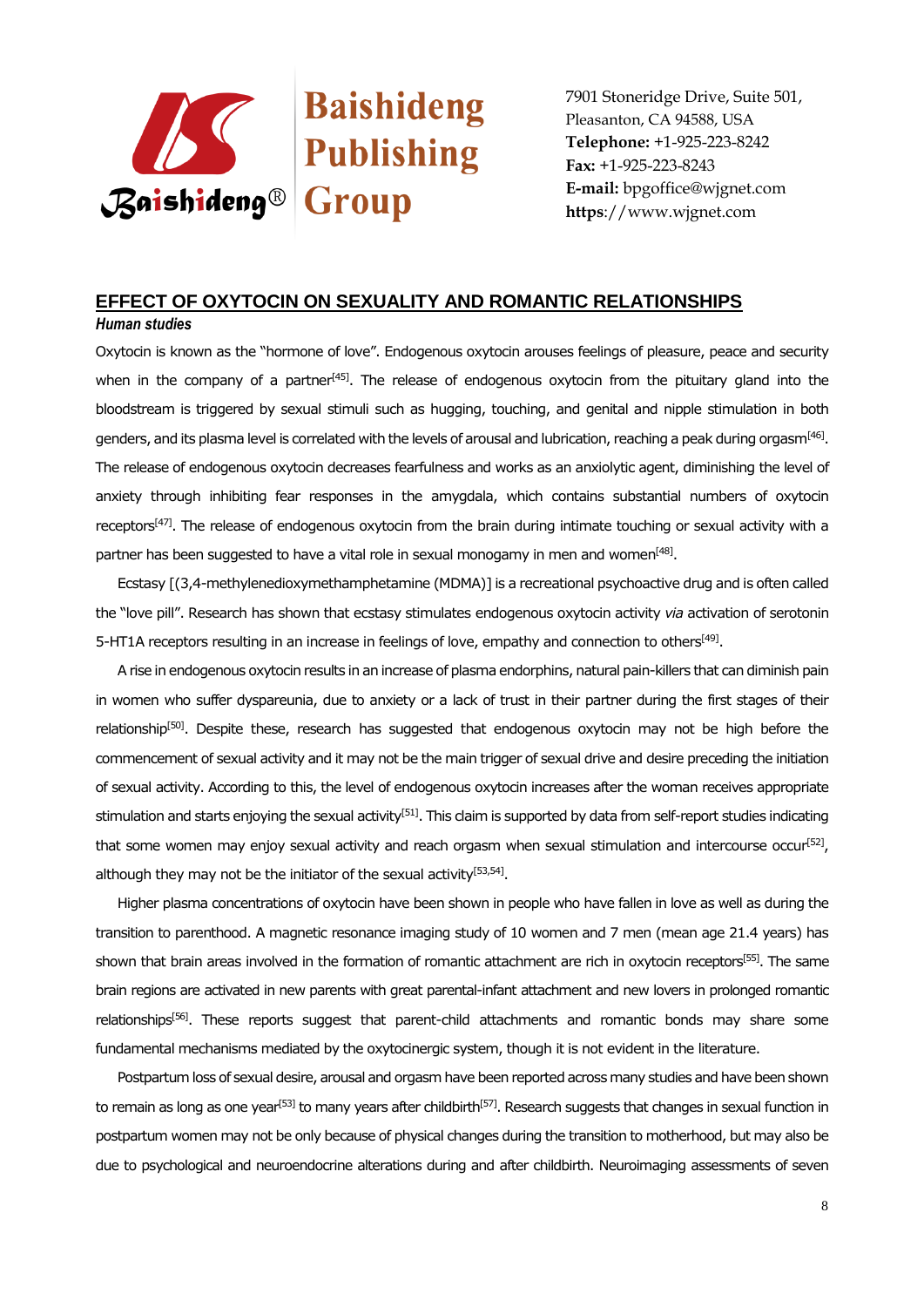

mothers have shown changes in the prefrontal-limbic system during the transition to motherhood, including the amygdala, which is responsible for the expression of oxytocin receptors, suggesting that the amygdala may be less responsive to sexual images and stimuli in postpartum women<sup>[58]</sup>. Another suggested alteration is that the brain may not release the expected amounts of endogenous oxytocin during sexual activity in postpartum women, and this may result in decreased self-reported feelings of sexual desire in these women<sup>[59]</sup>.

A modest body of evidence suggests that any factor that can interfere with the release of endogenous oxytocin can cause sexual dysfunction in postpartum women. Among the various factors contributing to sexual problems in postpartum women[60-62] is the use of intravenous synthetic oxytocin during labour and birth. This factor is not subject to the standard mechanisms regulating endogenous oxytocin and affects the normal behaviors of the amygdala $^{[63,64]}.$ 

Considering the low levels of endogenous oxytocin in women experiencing sexual problems, and the different mechanisms of action of intranasal and intravenous synthetic oxytocin, researchers have attempted to address the sexual problems of women by using an intranasal spray of synthetic oxytocin which was supposed to deliver lower doses of synthetic oxytocin to the body compared with intravenous synthetic oxytocin administered during labour. A case report by Anderson-Hunt and Dennerstein[65] showed copious vaginal transudate and a subsequent intense sexual desire two hours after the use of intranasal spray of synthetic oxytocin to facilitate breastfeeding. However, findings of their report may not be generalised to the entire population as they studied only one woman for a short period of time. Another study showed that intranasal administration of synthetic oxytocin improved attachment-related behaviors, such as eye gazing<sup>[66]</sup>, interpersonal trust, compassion and positive communication<sup>[67]</sup>.

The use of intranasal synthetic oxytocin in men has been shown to result in a remarkable increase in their endogenous oxytocin levels together with increased secretion of catecholamines when they were engaged in sexual activity in a laboratory setting<sup>[68]</sup>. Nevertheless, no further evidence in the literature supports the use of synthetic oxytocin for female sexual dysfunction.

As mentioned earlier, there are mixed reports regarding the impact of oxytocin on romantic relationships. Some studies have indicated links between plasma oxytocin and positive communication, affiliation, emotional support and love<sup>[69,70]</sup>, but others have shown associations between elevated peripheral oxytocin and post-conflict anxiety and decreased levels of forgiveness in romantic couples[45,71]. These results, however, should be interpreted with caution due to controversy about the reliability of plasma oxytocin levels as a peripheral proxy for central concentrations.

#### *Animal studies*

A comprehensive review of animal studies on the effect of neuropeptides on the regulation of the brain, social cognitive processing and associated social behaviors has suggested a link between the oxytocinergic system and dopamine which promotes sexual behaviors such as pair bonding and sexual arousal[72]. This association may also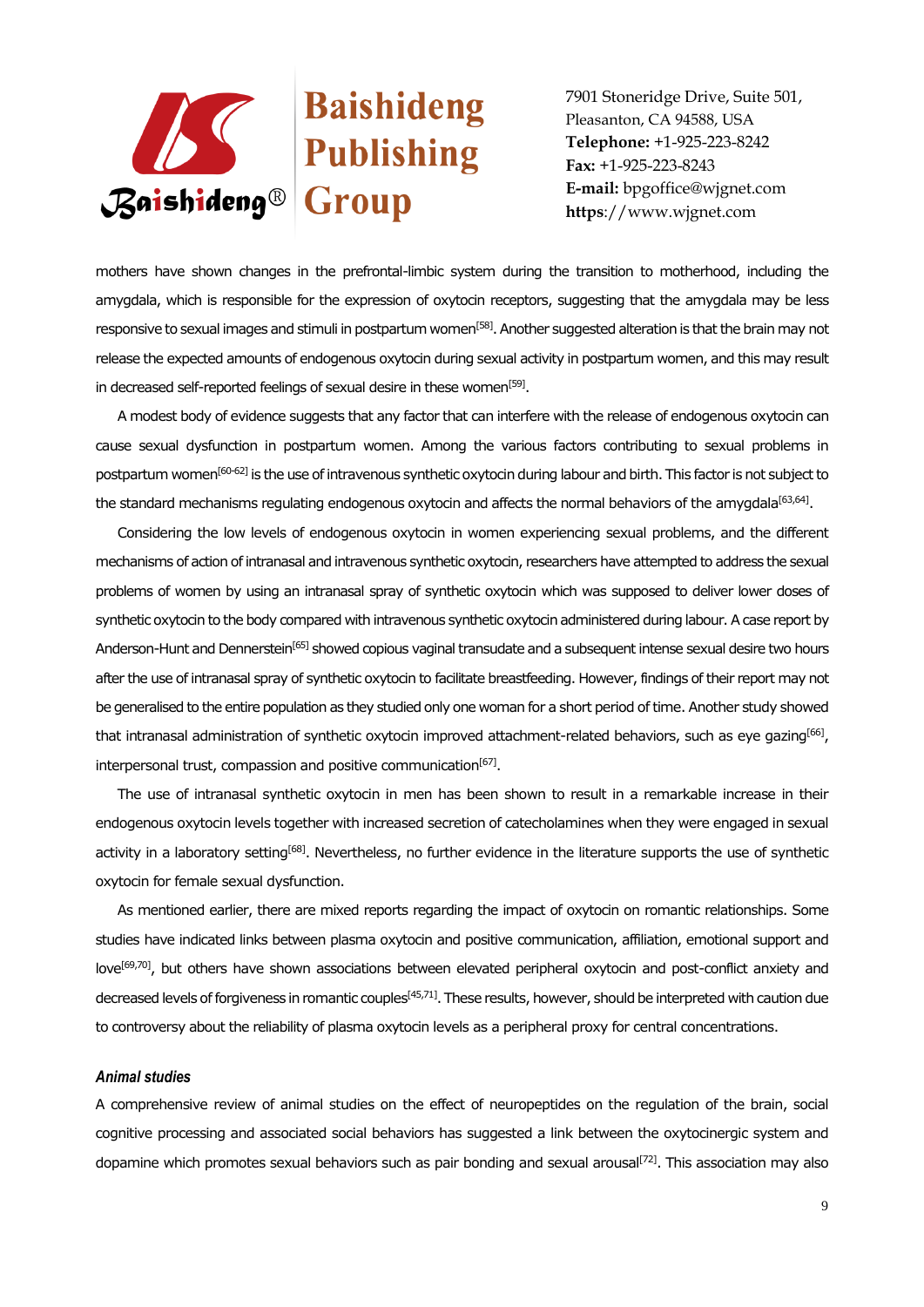

contribute to an expectancy of future reward and the sexual arousal reward that are naturally expected later, as shown in rodents<sup>[73]</sup>.

When synthetic oxytocin is administered intranasally, it proceeds through the fluid-filled perineural channels created by the cells ensheathing the olfactory receptor neurons. It then travels through the cribriform plate in the skull and reaches the CNS<sup>[74]</sup>. In their study on primates, Chang *et al*<sup>[75]</sup> showed increased levels of endogenous oxytocin in cerebrospinal fluid (CSF) after synthetic oxytocin spray inhalation, supporting the likelihood of central effects of synthetic oxytocin.

Unlike intranasal oxytocin, when intravenous synthetic oxytocin is administered, the blood–brain barrier inhibits it from reaching the brain and it therefore does not function as the "hormone of love"<sup>[74]</sup>. Other animal studies have reported that synthetic oxytocin may reach the brain, but it may act differently from the endogenous oxytocin and have different effects on the body<sup>[76,77]</sup>. They have shown that there is not always a correlation between peripheral and cerebral levels of oxytocin, suggesting that the two systems may be controlled independently and that intravenous synthetic oxytocin does not essentially raise oxytocin levels within the brain. Research on male prairie voles has shown inhibitory effects of synthetic oxytocin on pulsatile secretion of endogenous oxytocin that may last year<sup>[78]</sup>.

### **CONCLUSION**

There is a lack of up-to-date data on the mechanism of action of endorphins and their role in regulating human sexuality. Some animal studies report the effect of beta-endorphin on GnRH, LH and testosterone, but these findings have not been supported by human research.

A thorough review of the literature has identified inconclusive reports and many gaps in knowledge of the association between endogenous oxytocin and sexuality. Further to this, there is no strong evidence supporting the positive effects of synthetic oxytocin on human sexual function and relationships. Although research in humans suggests a central role of these hormones in sexuality, the most reliable findings to date involve peripheral activation, mainly based on animal research.

The importance of physiological changes during sexual activity and how they can affect human relationships, and the gaps in the literature on the topic, highlight the need for high-quality research to extend our understanding of the hormonal physiology of sexual function and the role of endorphins and oxytocin in human sexuality. To fill the gap, further future studies are required to investigate the role of these hormones in human sexuality and their mechanism of action in men and women.

The inter-relationship between these two endogenous hormones and human sexuality is still unclear and no previous research has explored this association. Further future research is required to apply a methodological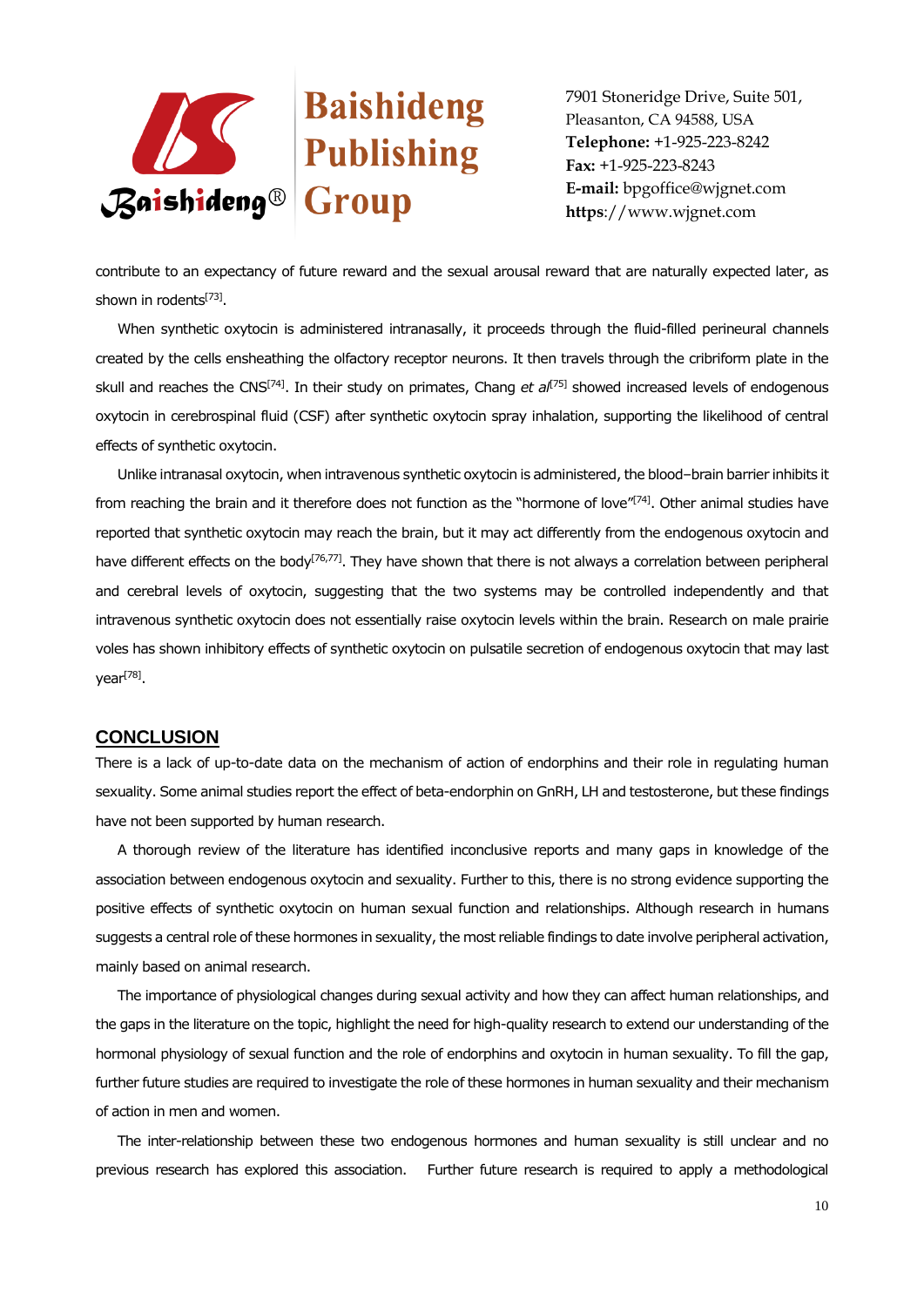

triangulation of qualitative and quantitative methods for analysing determinants of various aspects of human sexuality considering the role of endorphins and endogenous oxytocin. While the qualitative analysis may focus on behavioural sex differences, the quantitative analysis concentrates on how the two endogenous hormones influence human sexuality and sexual behaviours.

# **REFERENCES**

- 1 **Bolbol-Haghighi N**, Masoumi SZ, Kazemi F. Effect of Massage Therapy on Duration of Labour: A Randomized Controlled Trial. *J Clin Diagn Res* 2016; **10**: QC12-QC15 [PMID: 27190898 DOI: 10.7860/JCDR/2016/17447.7688]
- 2 **Hiramoto K**, Kobayashi H, Sekiyama A, F Sato E, Tsuruta D, Ishii M. Mild exercise suppresses exacerbation of dermatitis by increasing cleavage of the β-endorphin from proopiomelanocortin in NC/Nga mice. *J Clin Biochem Nutr* 2013; **52**: 58-63 [PMID: 23341699 DOI: 10.3164/jcbn.12-51]
- 3 **Dunbar RI**, Kaskatis K, MacDonald I, Barra V. Performance of music elevates pain threshold and positive affect: implications for the evolutionary function of music. *Evol Psychol* 2012; **10**: 688-702 [PMID: 23089077 DOI: 10.1177/147470491201000403]
- 4 **Parker G**, Parker I, Brotchie H. Mood state effects of chocolate. *J Affect Disord* 2006; **92**: 149-159 [PMID: 16546266 DOI: 10.1016/j.jad.2006.02.007]
- 5 **Robinson KC**, Fisher DE. Tanning as a substance abuse. *Commun Integr Biol* 2014; **7**: [PMID: 26842945 DOI: 10.4161/cib.29890]
- 6 **Qu F**, Zhou J. Electro-acupuncture in relieving labor pain. *Evid Based Complement Alternat Med* 2007; **4**: 125-130 [PMID: 17342250 DOI: 10.1093/ecam/nel053]
- 7 **Bancroft J**. The endocrinology of sexual arousal. *J Endocrinol* 2005; **186**: 411-427 [PMID: 16135662 DOI: 10.1677/joe.1.06233]
- 8 **Esch T**, Stefano GB. The Neurobiology of Love. *Neuro Endocrinol Lett* 2005; **26**: 175-192 [PMID: 15990719]
- 9 **Leng G**, Meddle SL, Douglas AJ. Oxytocin and the maternal brain. *Curr Opin Pharmacol* 2008; **8**: 731-734 [PMID: 18656552 DOI: 10.1016/j.coph.2008.07.001]
- 10 **Baskerville TA**, Douglas AJ. Interactions between dopamine and oxytocin in the control of sexual behaviour. *Prog Brain Res* 2008; **170**: 277-290 [PMID: 18655889 DOI: 10.1016/S0079-6123(08)00423-8]
- 11 **Gimpl G**, Fahrenholz F. The oxytocin receptor system: structure, function, and regulation. *Physiol Rev* 2001; **81**: 629-683 [PMID: 11274341 DOI: 10.1152/physrev.2001.81.2.629]
- 12 **Frye CA**. Neurosteroids' effects and mechanisms for social, cognitive, emotional, and physical functions. *Psychoneuroendocrinology* 2009; **34** Suppl 1: S143-S161 [PMID: 19656632 DOI: 10.1016/j.psyneuen.2009.07.005]
- 13 **Mastorakos G**, Pavlatou M, Diamanti-Kandarakis E, Chrousos GP. Exercise and the stress system. *Hormones* (Athens) 2005; **4**: 73-89 [PMID: 16613809]
- 14 **Basson R**, Brotto LA, Laan E, Redmond G, Utian WH. Assessment and management of women's sexual dysfunctions: problematic desire and arousal. *J Sex Med* 2005; **2**: 291-300 [PMID: 16422860 DOI: 10.1111/j.1743-6109.2005.20346.x]
- 15 **Exton MS**, Bindert A, Krüger T, Scheller F, Hartmann U, Schedlowski M. Cardiovascular and endocrine alterations after masturbation-induced orgasm in women. *Psychosom Med* 1999; **61**: 280-289 [PMID: 10367606 DOI: 10.1097/00006842-199905000-00005]
- 16 **Krüger T**, Exton MS, Pawlak C, von zur Mühlen A, Hartmann U, Schedlowski M. Neuroendocrine and cardiovascular response to sexual arousal and orgasm in men. *Psychoneuroendocrinology* 1998; **23**: 401-411 [PMID: 9695139 DOI: 10.1016/S0306-4530(98)00007-9]
- 17 **Katz N**, Mazer NA. The impact of opioids on the endocrine system. *Clin J Pain* 2009; **25**: 170-175 [PMID: 19333165 DOI: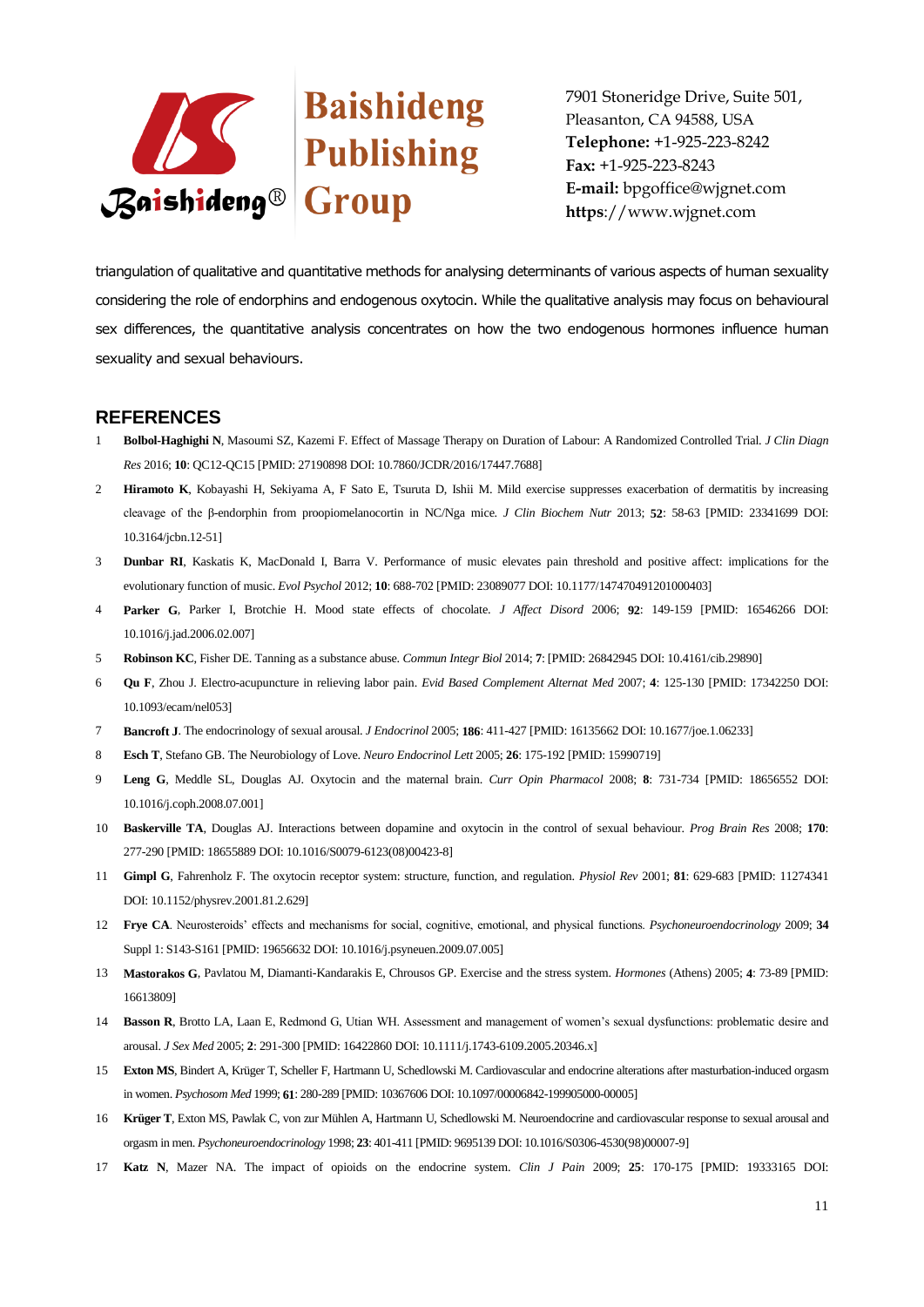

10.1097/AJP.0b013e3181850df6]

- 18 **Brennan MJ**. The effect of opioid therapy on endocrine function. *Am J Med* 2013; **126**: S12-S18 [PMID: 23414717 DOI: 10.1016/j.amjmed.2012.12.001]
- 19 **Rasheed A**, Tareen IA. Effects of heroin on thyroid function, cortisol and testosterone level in addicts. *Pol J Pharmacol* 1995; **47**: 441-444 [PMID: 8868137]
- 20 **Yee A**, Loh HS, Hisham Hashim HM, Ng CG. The prevalence of sexual dysfunction among male patients on methadone and buprenorphine treatments: a meta-analysis study. *J Sex Med* 2014; **11**: 22-32 [PMID: 24344738 DOI: 10.1111/jsm.12352]
- 21 **Roberts LJ**, Finch PM, Pullan PT, Bhagat CI, Price LM. Sex hormone suppression by intrathecal opioids: a prospective study. *Clin J Pain* 2002; **18**: 144-148 [PMID: 12048415 DOI: 10.1097/00002508-200205000-00002]
- 22 **Rhodin A**, Stridsberg M, Gordh T. Opioid endocrinopathy: a clinical problem in patients with chronic pain and long-term oral opioid treatment. *Clin J Pain* 2010; **26**: 374-380 [PMID: 20473043 DOI: 10.1097/AJP.0b013e3181d1059d]
- 23 **Fraser LA**, Morrison D, Morley-Forster P, Paul TL, Tokmakejian S, Larry Nicholson R, Bureau Y, Friedman TC, Van Uum SH. Oral opioids for chronic non-cancer pain: higher prevalence of hypogonadism in men than in women. *Exp Clin Endocrinol Diabetes* 2009; **117**: 38-43 [PMID: 18523930 DOI: 10.1055/s-2008-1076715]
- 24 **Bawor M**, Bami H, Dennis BB, Plater C, Worster A, Varenbut M, Daiter J, Marsh DC, Steiner M, Anglin R, Coote M, Pare G, Thabane L, Samaan Z. Testosterone suppression in opioid users: a systematic review and meta-analysis. *Drug Alcohol Depend* 2015; **149**: 1-9 [PMID: 25702934 DOI: 10.1016/j.drugalcdep.2015.01.038]
- 25 **Pfaus JG**, Gorzalka BB. Opioids and sexual behavior. *Neurosci Biobehav Rev* 1987; **11**: 1-34 [PMID: 3554038 DOI: 10.1016/S0149-7634(87)80002-7]
- 26 **Cicero TJ**, Wilcox CE, Bell RD, Meyer ER. Acute reductions in serum testosterone levels by narcotics in the male rat: stereospecificity, blockade by naloxone and tolerance. *J Pharmacol Exp Ther* 1976; **198**: 340-346 [PMID: 948030]
- 27 **Graves GR**, Kennedy TG, Weick RF, Casper RF. The effect of nalmefene on pulsatile secretion of luteinizing hormone and prolactin in men. *Hum Reprod* 1993; **8**: 1598-1603 [PMID: 8300813 DOI: 10.1093/oxfordjournals.humrep.a137898]
- 28 **Agirregoitia E**, Subiran N, Valdivia A, Gil J, Zubero J, Irazusta J. Regulation of human sperm motility by opioid receptors. *Andrologia* 2012; **44**  Suppl 1: 578-585 [PMID: 21919945 DOI: 10.1111/j.1439-0272.2011.01230.x]
- 29 **Sathe RS**, Komisaruk BR, Ladas AK, Godbole SV. Naltrexone-induced augmentation of sexual response in men. *Arch Med Res* 2001; **32**: 221-226 [PMID: 11395188 DOI: 10.1016/S0188-4409(01)00279-X]
- 30 **de Catanzaro D**, Douglas A, Griffiths J, Muir C. Differential sexual activity of isolated and group-housed male mice: lack of substantial influence of acute or chronic naloxone administration. *Pharmacol Biochem Behav* 1996; **55**: 169-174 [PMID: 8870054 DOI: 10.1016/0091-3057(95)02212-0]
- 31 **Goldstein A**, Hansteen RW. Evidence against involvement of endorphins in sexual arousal and orgasm in man. *Arch Gen Psychiatry* 1977; **34**: 1179-1180 [PMID: 199128 DOI: 10.1001/archpsyc.1977.01770220061006]
- 32 **Gillman M,** Lichtigfeld F. The effects of nitrous oxide and naloxone on orgasm in human females: A preliminary report. *J Sex Research* 1983; **19**: 49-57 [DOI: 10.1080/00224498309551168]
- 33 **Argiolas A**, Melis MR. Neuropeptides and central control of sexual behaviour from the past to the present: a review. *Prog Neurobiol* 2013; **108**: 80-107 [PMID: 23851261 DOI: 10.1016/j.pneurobio.2013.06.006]
- 34 **Melis MR**, Succu S, Spano MS, Argiolas A. Morphine injected into the paraventricular nucleus of the hypothalamus prevents noncontact penile erections and impairs copulation: involvement of nitric oxide. *Eur J Neurosci* 1999; **11**: 1857-1864 [PMID: 10336653 DOI: 10.1046/j.1460-9568.1999.00603.x]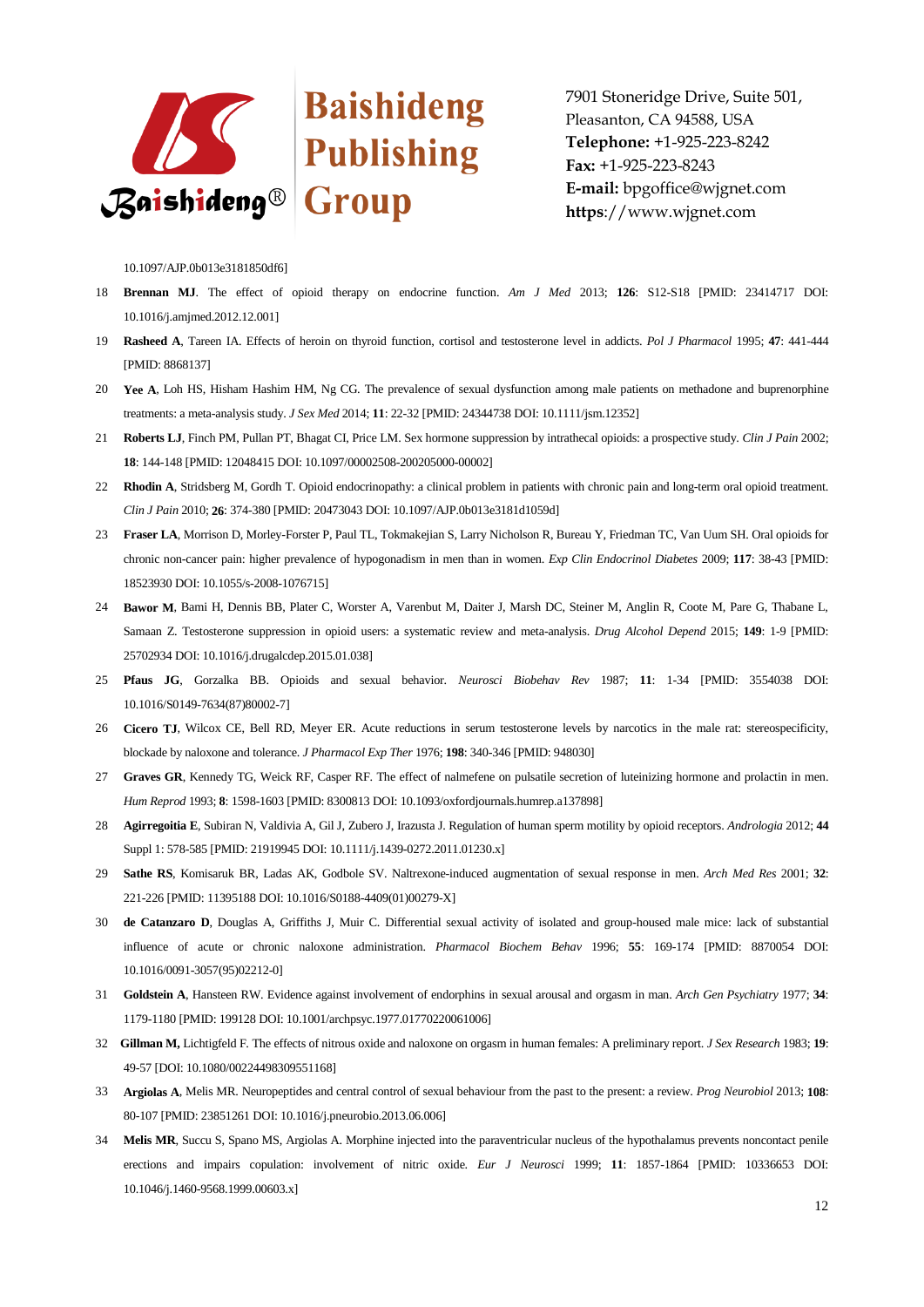

- 35 **Dornan W,** Malsbury C. Neuropeptides and male sexual behavior. *Neurosci Biobehav R* 1989; **13**: 1-15 [DOI: 10.1016/S0149-7634(89)80046-6]
- 36 **Myers BM**, Baum MJ. Facilitation of copulatory performance in male rats by naloxone: effects of hypophysectomy, 17 alpha-estradiol, and luteinizing hormone releasing hormone. *Pharmacol Biochem Behav* 1980; **12**: 365-370 [PMID: 6994127 DOI: 10.1016/0091-3057(80)90038-6]
- 37 **Sirinathsinghji DJ**, Whittington PE, Audsley A, Fraser HM. beta-Endorphin regulates lordosis in female rats by modulating LH-RH release. *Nature* 1983; **301**: 62-64 [PMID: 6296683 DOI: 10.1038/301062a0]
- 38 **Pfeiffer A**, Herz A. Endocrine actions of opioids. *Horm Metab Res* 1984; **16**: 386-397 [PMID: 6088380 DOI: 10.1055/s-2007-1014801]
- 39 **Fraioli F**, Fabbri A, Gnessi L, Moretti C, Bonifacio V, Isidori A, Dufau M. Naloxone increases bioactive LH in man: evidence for selective release of early LH pool. *J Endocrinol Invest* 1985; **8**: 513-517 [PMID: 3914504 DOI: 10.1007/BF03348550]
- 40 **Csaba G**, Knippel B, Karabélyos C, Inczefi-Gonda A, Hantos M, Tóthfalusi L, Tekes K. Effect of neonatal beta-endorphin imprinting on sexual behavior and brain serotonin level in adult rats. *Life Sci* 2003; **73**: 103-114 [PMID: 12726891 DOI: 10.1016/S0024-3205(03)00254-6]
- 41 **Bacigalupo G**, Riese S, Rosendahl H, Saling E. Quantitative relationships between pain intensities during labor and beta-endorphin and cortisol concentrations in plasma. Decline of the hormone concentrations in the early postpartum period. *J Perinat Med* 1990; **18**: 289-296 [PMID: 2262873 DOI: 10.1515/jpme.1990.18.4.289]
- 42 **Sundblad C**, Eriksson E. Reduced extracellular levels of serotonin in the amygdala of androgenized female rats. *Eur Neuropsychopharmacol* 1997; **7**: 253-259 [PMID: 9443656 DOI: 10.1016/S0924-977X(97)00031-X]
- 43 **Keverne EB**, Martensz ND, Tuite B. Beta-endorphin concentrations in cerebrospinal fluid of monkeys are influenced by grooming relationships. *Psychoneuroendocrinology* 1989; **14**: 155-161 [PMID: 2525263 DOI: 10.1016/0306-4530(89)90065-6]
- 44 **Veening JG**, Barendregt HP. The effects of beta-endorphin: state change modification. *Fluids Barriers CNS* 2015; **12**: 3 [PMID: 25879522 DOI: 10.1186/2045-8118-12-3]
- 45 **Corrêa BB**, Xavier M, Guimarães J. Association of Huntington's disease and schizophrenia-like psychosis in a Huntington's disease pedigree. *Clin Pract Epidemiol Ment Health* 2006; **2**: 1 [PMID: 16480508 DOI: 10.1186/1745-0179-2-1]
- 46 **Meston CM**, Levin RJ, Sipski ML, Hull EM, Heiman JR. Women's orgasm. *Annu Rev Sex Res* 2004; **15**: 173-257 [PMID: 16913280 DOI: 10.1080/10532528.2004.10559820]
- 47 **Gordon I**, Martin C, Feldman R, Leckman JF. Oxytocin and social motivation. *Dev Cogn Neurosci* 2011; **1**: 471-493 [PMID: 21984889 DOI: 10.1016/j.dcn.2011.07.007]
- 48 **Levin R**, Meston C. Nipple/Breast stimulation and sexual arousal in young men and women. *J Sex Med* 2006; **3**: 450-454 [PMID: 16681470 DOI: 10.1111/j.1743-6109.2006.00230.x]
- 49 **Dumont GJ**, Sweep FC, van der Steen R, Hermsen R, Donders AR, Touw DJ, van Gerven JM, Buitelaar JK, Verkes RJ. Increased oxytocin concentrations and prosocial feelings in humans after ecstasy (3,4-methylenedioxymethamphetamine) administration. *Soc Neurosci* 2009; **4**: 359-366 [PMID: 19562632 DOI: 10.1080/17470910802649470]
- 50 **Rosenbaum TY**. Musculoskeletal pain and sexual function in women. *J Sex Med* 2010; **7**: 645-653 [PMID: 19751383 DOI: 10.1111/j.1743-6109.2009.01490.x]
- 51 **Pfaus J,** Scepkowski L. The biologic basis for libido. *Current Sexual Health Rep* 2005; **2**: 95-100 [DOI: 10.1007/s11930-005-0010-2]
- 52 **Connolly A**, Thorp J, Pahel L. Effects of pregnancy and childbirth on postpartum sexual function: a longitudinal prospective study. *Int Urogynecol J Pelvic Floor Dysfunct* 2005; **16**: 263-267 [PMID: 15838587 DOI: 10.1007/s00192-005-1293-6]
- 53 **Khajehei M**, Doherty M, Tilley PJ, Sauer K. Prevalence and risk factors of sexual dysfunction in postpartum Australian women. *J Sex Med* 2015; **12**: 1415-1426 [PMID: 25963126 DOI: 10.1111/jsm.12901]
- 54 **Khajehei M**. Prevalence and Risk Factors of Relationship Dissatisfaction in Women During the First Year After Childbirth: Implications for Family and Relationship Counseling. *J Sex Marital Ther* 2016; **42**: 484-493 [PMID: 26168298 DOI: 10.1080/0092623X.2015.1069433]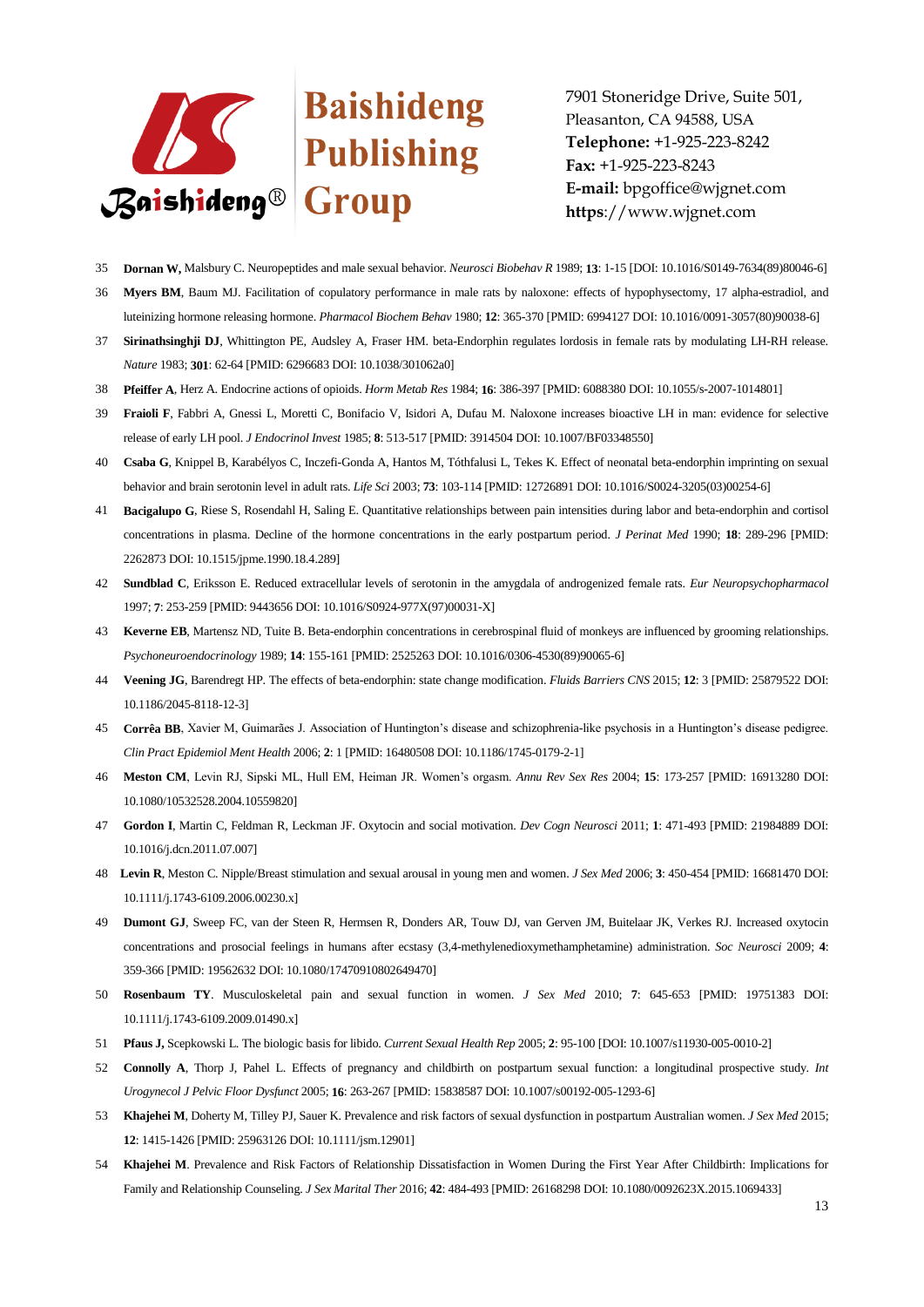

- 55 **Acevedo BP**, Aron A, Fisher HE, Brown LL. Neural correlates of long-term intense romantic love. *Soc Cogn Affect Neurosci* 2012; **7**: 145-159 [PMID: 21208991 DOI: 10.1093/scan/nsq092]
- 56 **Weisman O**, Feldman R, Goldstein A. Parental and romantic attachment shape brain processing of infant cues. *Biol Psychol* 2012; **89**: 533-538 [PMID: 22138365 DOI: 10.1016/j.biopsycho.2011.11.008]
- 57 **Botros SM**, Abramov Y, Miller JJ, Sand PK, Gandhi S, Nickolov A, Goldberg RP. Effect of parity on sexual function: an identical twin study. *Obstet Gynecol* 2006; **107**: 765-770 [PMID: 16582110 DOI: 10.1097/01.AOG.0000207677.03235.76]
- 58 **Leibenluft E**, Gobbini MI, Harrison T, Haxby JV. Mothers' neural activation in response to pictures of their children and other children. *Biol Psychiatry* 2004; **56**: 225-232 [PMID: 15312809 DOI: 10.1016/j.biopsych.2004.05.017]
- 59 **Rupp HA**, James TW, Ketterson ED, Sengelaub DR, Ditzen B, Heiman JR. Lower sexual interest in postpartum women: relationship to amygdala activation and intranasal oxytocin. *Horm Behav* 2013; **63**: 114-121 [PMID: 23085496 DOI: 10.1016/j.yhbeh.2012.10.007]
- 60 **Khajehei M**, Doherty M, Tilley PJ. An update on sexual function and dysfunction in women. *Arch Womens Ment Health* 2015; **18**: 423-433 [PMID: 25934058 DOI: 10.1007/s00737-015-0535-y]
- 61 **Khajehei M**, Ziyadlou S, Safari RM, Tabatabaee H, Kashefi F. A comparison of sexual outcomes in primiparous women experiencing vaginal and caesarean births. *Indian J Community Med* 2009; **34**: 126-130 [PMID: 19966959 DOI: 10.4103/0970-0218.51237]
- 62 **Khajehei M,** Doherty M, Tilley P. Assessment of postnatal depression among Australian lesbian mothers during the first year after childbirth: A pilot study. *Inter J Childbirth Ed* 2012; **27**: 49-51
- 63 **Gamer M**, Zurowski B, Büchel C. Different amygdala subregions mediate valence-related and attentional effects of oxytocin in humans. *Proc Natl Acad Sci* USA 2010; **107**: 9400-9405 [PMID: 20421469 DOI: 10.1073/pnas.1000985107]
- 64 **Bakermans-Kranenburg MJ**, van Ijzendoorn MH, Riem MM, Tops M, Alink LR. Oxytocin decreases handgrip force in reaction to infant crying in females without harsh parenting experiences. *Soc Cogn Affect Neurosci* 2012; **7**: 951-957 [PMID: 22037689 DOI: 10.1093/scan/nsr067]
- 65 **Anderson-Hunt M**, Dennerstein L. Increased female sexual response after oxytocin. *BMJ* 1994; **309**: 929 [PMID: 7950665 DOI: 10.1136/bmj.309.6959.929]
- 66 **Guastella AJ**, Mitchell PB, Dadds MR. Oxytocin increases gaze to the eye region of human faces. *Biol Psychiatry* 2008; **63**: 3-5 [PMID: 17888410 DOI: 10.1016/j.biopsych.2007.06.026]
- 67 **Ditzen B**, Schaer M, Gabriel B, Bodenmann G, Ehlert U, Heinrichs M. Intranasal oxytocin increases positive communication and reduces cortisol levels during couple conflict. *Biol Psychiatry* 2009; **65**: 728-731 [PMID: 19027101 DOI: 10.1016/j.biopsych.2008.10.011]
- 68 **Burri A**, Heinrichs M, Schedlowski M, Kruger TH. The acute effects of intranasal oxytocin administration on endocrine and sexual function in males. *Psychoneuroendocrinology* 2008; **33**: 591-600 [PMID: 18375074 DOI: 10.1016/j.psyneuen.2008.01.014]
- 69 **Gonzaga GC**, Turner RA, Keltner D, Campos B, Altemus M. Romantic love and sexual desire in close relationships. *Emotion* 2006; **6**: 163-179 [PMID: 16768550 DOI: 10.1037/1528-3542.6.2.163]
- 70 **Holt-Lunstad J**, Birmingham WA, Light KC. Influence of a "warm touch" support enhancement intervention among married couples on ambulatory blood pressure, oxytocin, alpha amylase, and cortisol. *Psychosom Med* 2008; **70**: 976-985 [PMID: 18842740 DOI: 10.1097/PSY.0b013e318187aef7]
- 71 **Tabak BA**, McCullough ME, Szeto A, Mendez AJ, McCabe PM. Oxytocin indexes relational distress following interpersonal harms in women. *Psychoneuroendocrinology* 2011; **36**: 115-122 [PMID: 20688437 DOI: 10.1016/j.psyneuen.2010.07.004]
- 72 **Skuse DH**, Gallagher L. Dopaminergic-neuropeptide interactions in the social brain. *Trends Cogn Sci* 2009; **13**: 27-35 [PMID: 19084465 DOI: 10.1016/j.tics.2008.09.007]
- 73 **Borrow AP**, Cameron NM. The role of oxytocin in mating and pregnancy. *Horm Behav* 2012; **61**: 266-276 [PMID: 22107910 DOI: 10.1016/j.yhbeh.2011.11.001]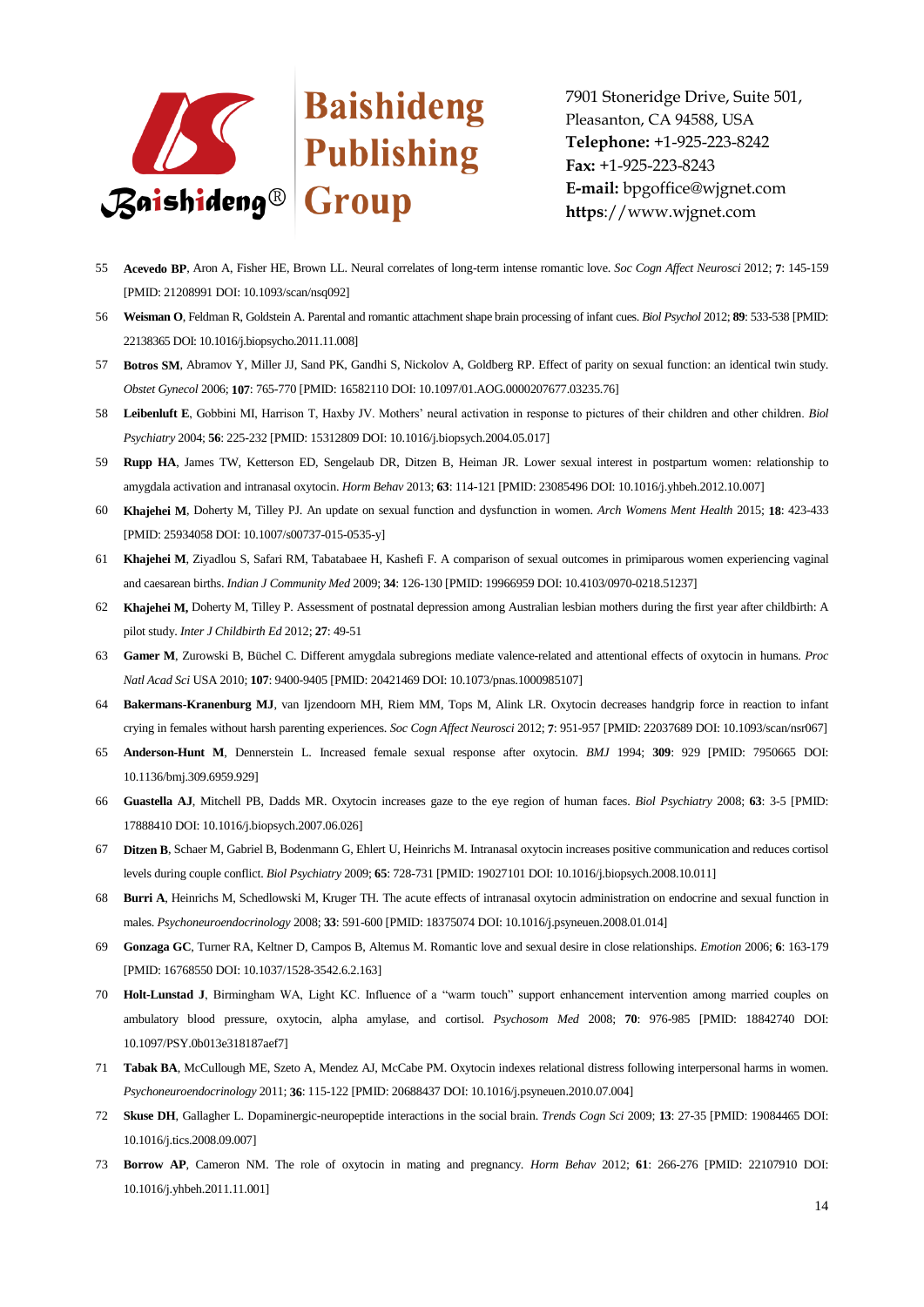

- 74 **Dhuria SV**, Hanson LR, Frey WH 2nd. Intranasal delivery to the central nervous system: mechanisms and experimental considerations. *J Pharm Sci* 2010; **99**: 1654-1673 [PMID: 19877171 DOI: 10.1002/jps.21924]
- 75 **Chang SW**, Barter JW, Ebitz RB, Watson KK, Platt ML. Inhaled oxytocin amplifies both vicarious reinforcement and self-reinforcement in rhesus macaques (Macaca mulatta). *Proc Natl Acad Sci* USA 2012; **109**: 959-964 [PMID: 22215593 DOI: 10.1073/pnas.1114621109]
- 76 **Uvnäs-Moberg K**. Antistress Pattern Induced by Oxytocin. *News Physiol Sci* 1998; **13**: 22-25 [PMID: 11390754 DOI: 10.1152/physiologyonline.1998.13.1.22]
- 77 **Uvnäs-Moberg K**. Oxytocin may mediate the benefits of positive social interaction and emotions. *Psychoneuroendocrinology* 1998; **23**: 819-835 [PMID: 9924739 DOI: 10.1016/S0306-4530(98)00056-0]
- 78 **Bales KL**, Perkeybile AM, Conley OG, Lee MH, Guoynes CD, Downing GM, Yun CR, Solomon M, Jacob S, Mendoza SP. Chronic intranasal oxytocin causes long-term impairments in partner preference formation in male prairie voles. *Biol Psychiatry* 2013; **74**: 180-188 [PMID: 23079235 DOI: 10.1016/j.biopsych.2012.08.025]

#### Footnotes

Conflict-of-interest statement: The authors declare no conflict of interest.

Open-Access: This article is an open-access article which was selected by an in-house editor and fully peer-reviewed by external reviewers. It is distributed in accordance with the Creative Commons Attribution Non Commercial (CC BY-NC 4.0) license, which permits others to distribute, remix, adapt, build upon this work non-commercially, and license their derivative works on different terms, provided the original work is properly cited and the use is non-commercial. See: http://creativecommons.org/licenses/by-nc/4.0/

Manuscript source: Invited Manuscript Peer-review started: June 22, 2018 First decision: September 3, 2018 Article in press: October 12, 2018

**Specialty type: Obstetrics and Gynecology Country of origin:** Australia **Peer-review report classification** Grade A (Excellent): 0 Grade B (Very good): B Grade C (Good): 0 Grade D (Fair): 0 Grade E (Poor): 0 **P- Reviewer**: Zhang XQ **S- Editor**: Cui LJ **L- Editor**: A **E- Editor**: Wu YXJ